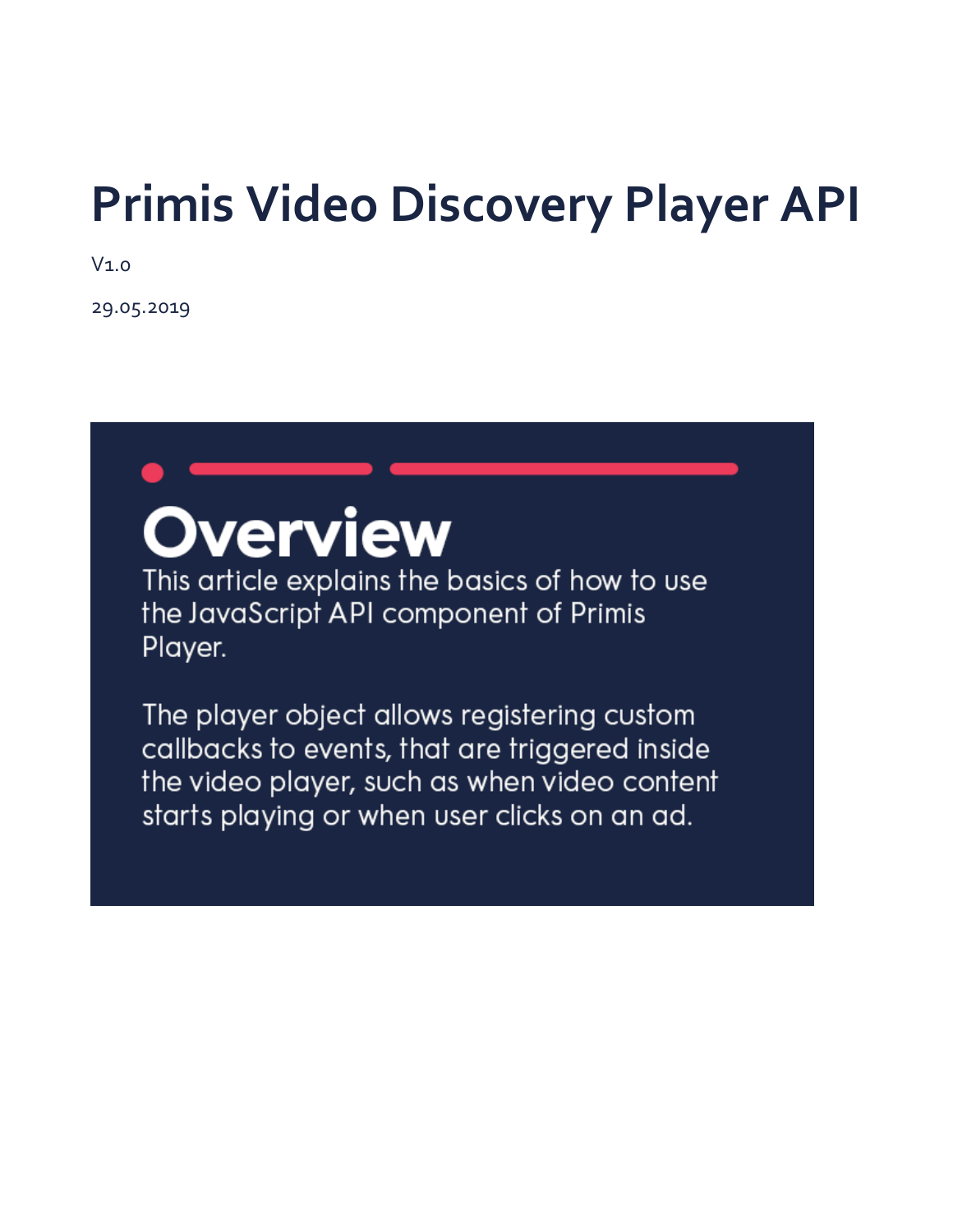## **Initializing The Player API**

#### **Embedding the player tag with an ID:**

In order to activate the Primis API feature, it is necessary to add a unique player ID into the player embed tag code. This identifier also let you to differentiate between players, in case you have more than one on the same page.

#### **Example:**

<script type="text/javascript" language="javascript" src="http://live.sekindo.com/live/liveView.php?s=87297&cbuster=[CACHE\_BUSTER]&pubUrl=[PAGE\_URL\_ENCODED]&x=[WIDTH]&y= [HEIGHT]&playerApiId=**[MY\_PLAYER\_ID]**"></script>

*\* The Primis video player API is not supported when embedding the tag inside a safe frame or non-friendly iframe.*

#### **Get the Primis Player object when ready:**

When the video player finishes loading, a javascript event *'primisPlayerInit'* is triggered by the *'dispatchEvent'*  method on the '*window.top'* object.

This event has the Player object attached to it, that can be uniquely identified by its *'playerApiId'* variable (as was defined in the embed tag).

This Player object can be referenced and stored in a local variable as shown below for later usage.

#### **Example:**

```
window.addEventListener('primisPlayerInit', function (e) {
 if (e.detail.playerApiId === [MY_PLAYER_ID])
  {
   var primisPlayer = e.detail;
 }
});
```
### **Events**

After the Primis Player was loaded on page, using the Player object - it is possible to register to events in order to get notifications when those events occur. It is also possible to unregister from events.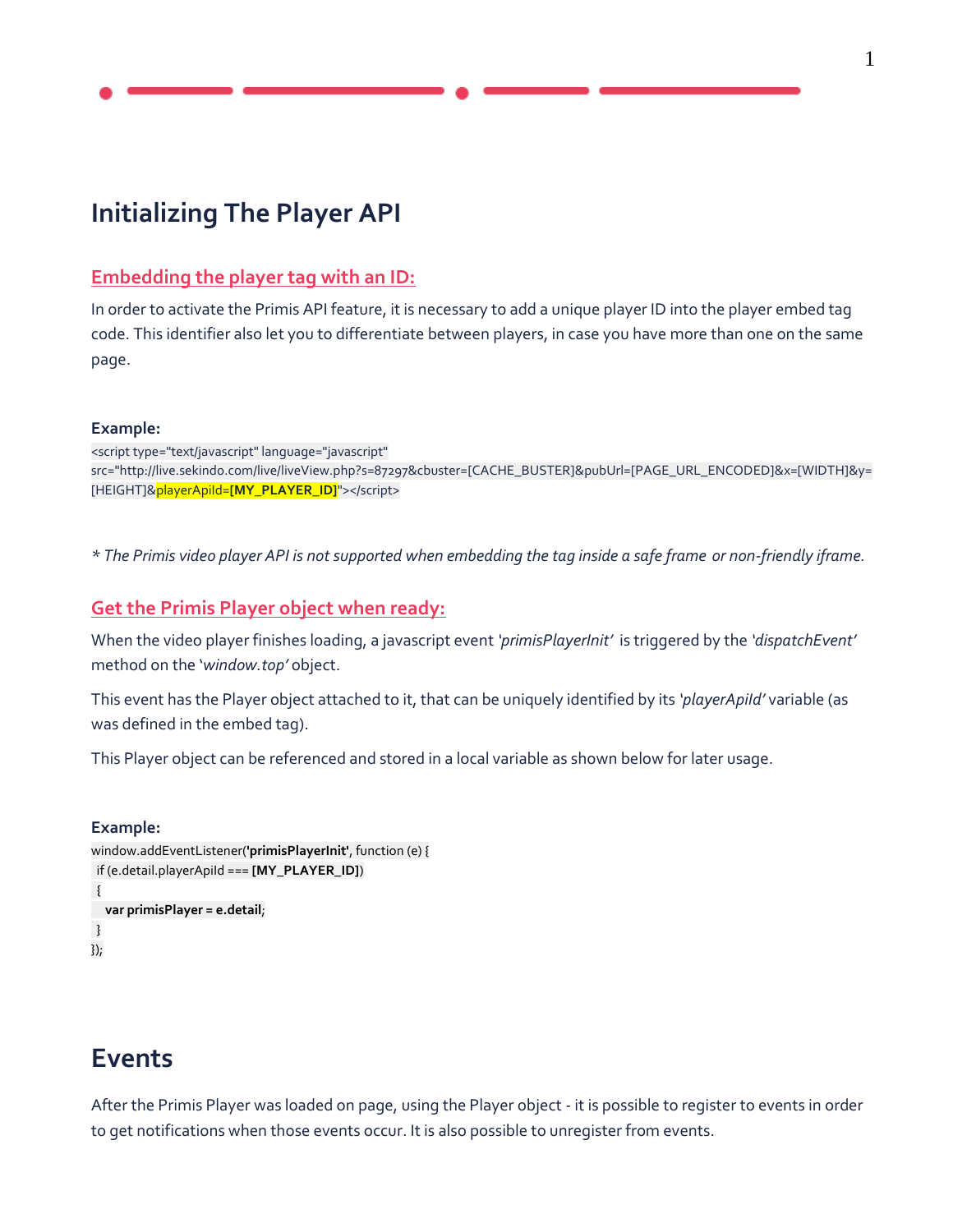#### **Register to Events**

#### Without cbParams:

Using the player object, add a callback function that will be executed when the desired event is triggered. Notice that these types of events are triggered without any extra information. Therefore, the callback function doesn't need any parameters.

#### **Example:**

**primisPlayer**.addEventListener('videoStart', **function** (){ //do something;} );

#### With cbParams

Some events are triggered along with extra information that is sent with the event object. It is possible to reference the extra information through the callback function by adding a parameter to the function declaration.

#### **Example:**

The *'volumeChange'* event is triggered when the volume in the player is set to a new value. The new value is sent as a parameter to the registered callback function: **primisPlayer**.addEventListener('volumeChange', **function** (**newVal**){ console.log(**newVal**); });

#### **Unregister from Event**

Unregister from event is possible by using the returned object from the addEventListener function as an argument to the remove function.

#### **Example:**

**var** resObj = primisPlayer.addEventListener('videoStart', **function** (){ //do something;} ); primisPlayer.**removeEventListener**(resObj);

#### **Event Types:**

The following event types can be registered by using the player object:

#### I. Ad Events

| eventType | cbParams | Description                                |
|-----------|----------|--------------------------------------------|
| adStarted | N/A      | Ad impression - a new ad has begun playing |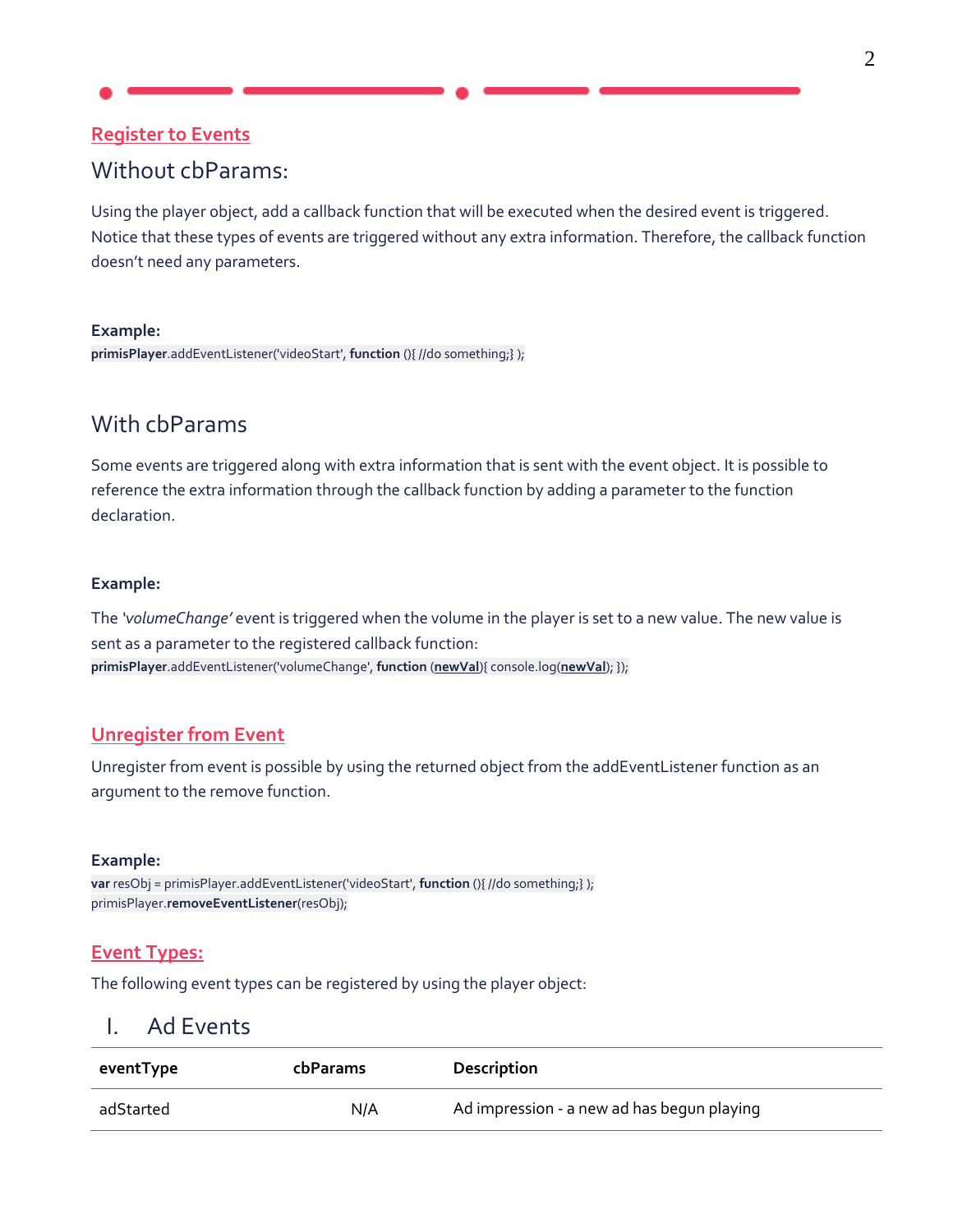| adCompleted     | N/A | Ad completed playing fully             |
|-----------------|-----|----------------------------------------|
| adFirstQuartile | N/A | Ad reached its first duration quartile |
| adMidQuartile   | N/A | Ad reached second quartile             |
| adThirdQuartile | N/A | Ad reached third quartile              |
| adClickthrough  | N/A | User clicked through the ad            |
| adPause         | N/A | Ad was manually paused by user         |
| adPlay          | N/A | Ad was manually resumed by user        |
| adSkip          | N/A | Ad was manually skipped by user        |

## II. Playlist Events

| eventType         | cbParams | Description                                      |  |
|-------------------|----------|--------------------------------------------------|--|
| videoStart        | N/A      | A new content video was loaded and began playing |  |
| videoEnd          | N/A      | Content Video completed playing fully            |  |
| videoSkip         | N/A      | Content Video skipped by user                    |  |
| videoClickthrough | N/A      | User clicked through the video                   |  |

## III. Player Notifications Events

| eventType    | <b>cbParams</b>                | Description             |
|--------------|--------------------------------|-------------------------|
| VolumeChange | value: float between 0.0 - 1.0 | Volume changed to value |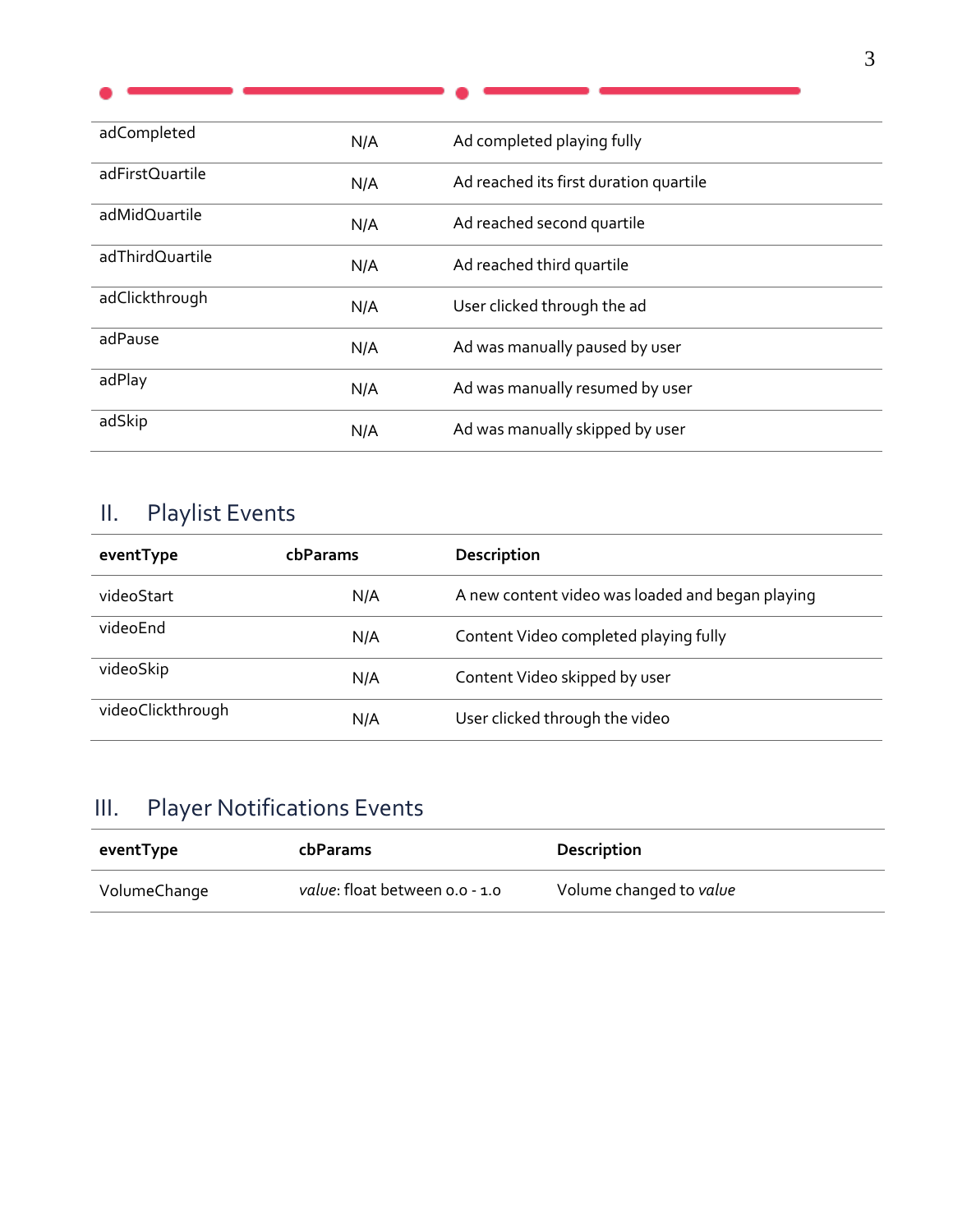## **The Player Object Reference**

This is the interface that is supported through the player object:

#### **Functions:**

#### (object) callbackId **addEventListener** (eventType, callback)

Register a callback to an event

- eventType (string): The type of the event to register to
- Callback (function): The callback function to invoke upon the occurrence of the eventType event
- Return value: Object, specifying the unique identifier of the callback in the event-callback system. It allows the user to remove that specific callback if desired, or **null** if failed

#### (void) **removeEventListener** (object)

Remove a registered callback with the given callback id

- (object) object: The object that was returned from the addEventListener method upon registering the callback to the event type
- Return value: N/A

#### **Public Variables:**

- *(int) playerApiId:* The unique id of the player as was set in the embed tag by the user and uniquely identifies this player object
- *(String array) allowedEvents:* The names of the events that are supported by this player object